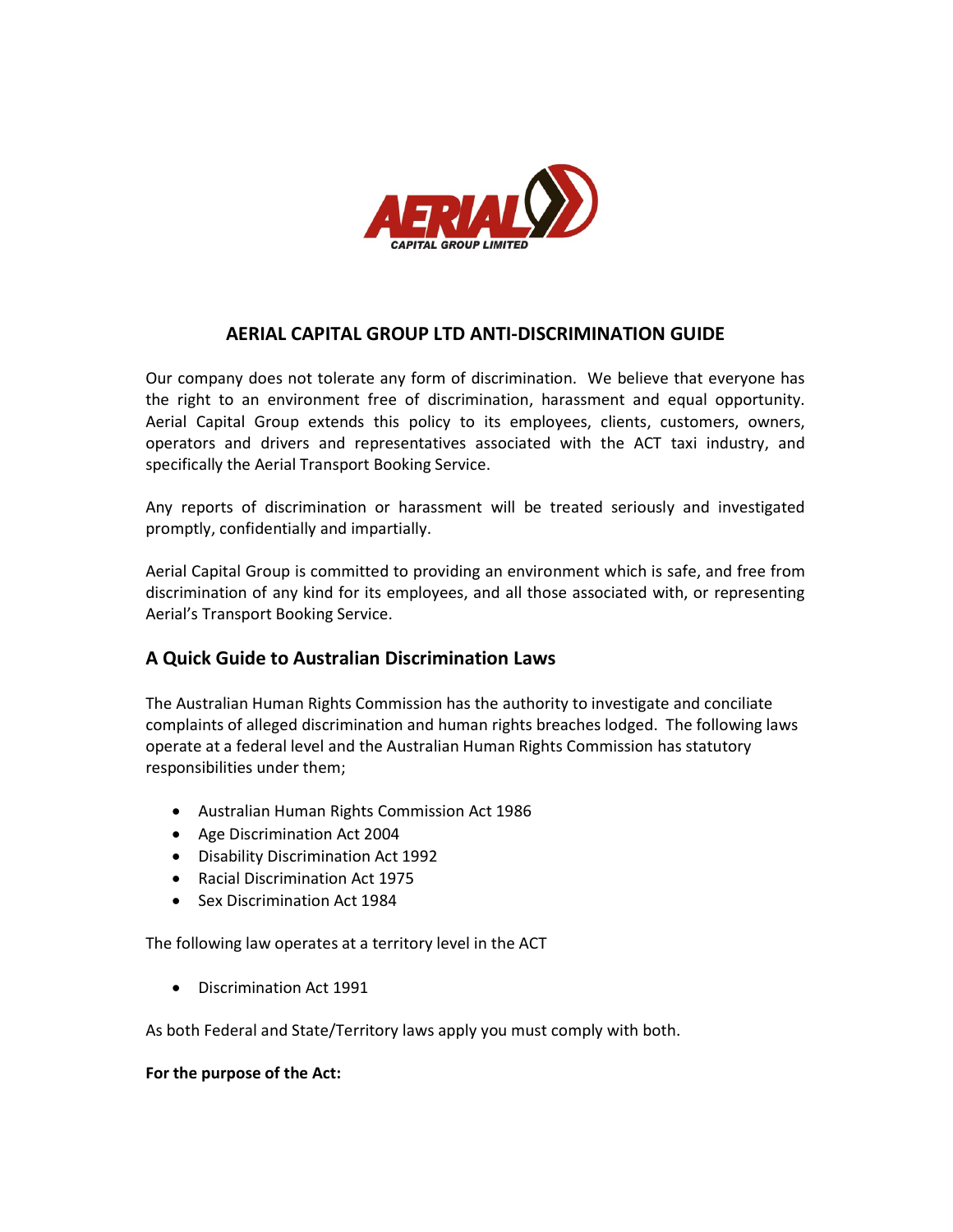Discrimination occurs when a person discriminates either **directly** or indirectly, or both, against someone else;

A person directly discriminates against someone else if the person treats, or proposes to treat, another person unfavourably because the other person has 1 or more attributes mentioned below;

A person indirectly discriminates against someone else if the person imposes, or proposes to impose, a condition or requirement that has, or is likely to have, the effect of disadvantaging the other person because the other person has 1 or more attributes mentioned below;

# Federal Laws

## Legislation and grounds of discrimination

#### Australian Human Rights Commission Act 1986

Discrimination on the basis of race, colour, sex, religion, political opinion, national extraction, social origin, age, medical record, criminal record, marital or relationship status, impairment, mental, intellectual or psychiatric disability, physical disability, nationality, sexual orientation and trade union activity

# Age Discrimination Act 2004

Discrimination on the basis of age- protects both younger and older Australians.

Also includes discrimination on the basis of age-specific characteristics or characteristics that are generally imputed to a person of a particular

## Disability Discrimination Act 1992

Discrimination on the basis of physical, intellectual, psychiatric, sensory, neurological or learning disability, physical disfigurement, disorder, illness or disease that affects thought processes, perception of reality, emotions or judgement, or results in disturbed behaviour, and presence in body of organisms causing or capable of causing disease of illness (eg, HIV virus)

Also covers discrimination involving harassment in employment, education or the provision of goods and services.

## Racial Discrimination Act 1975

Discrimination on the basis of race, colour, descent or national or ethnic origin, and in some circumstances, immigrant status.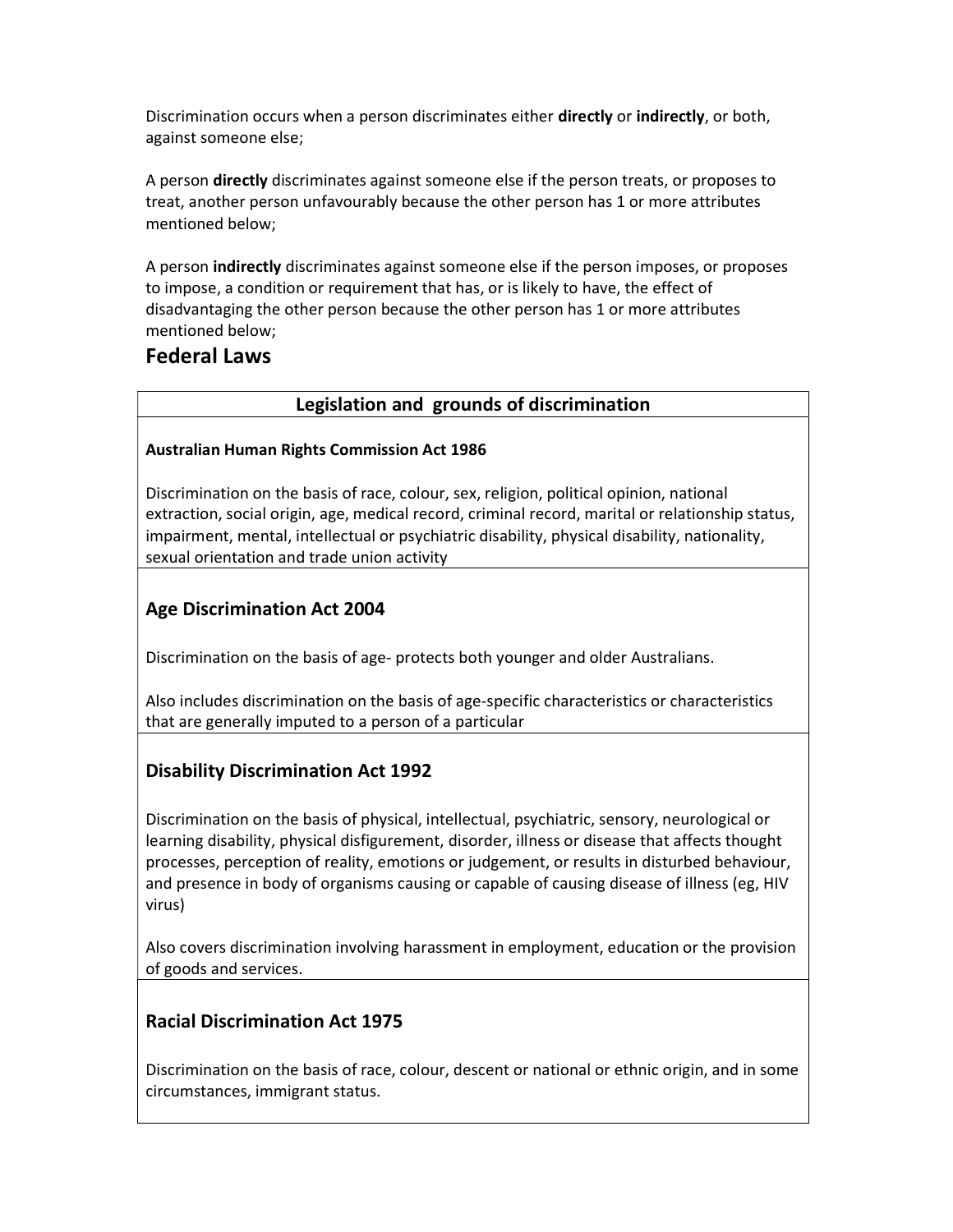Racial hatred, defined as a public act/s likely to offend, insult, humiliate or intimidate on the basis of race, is also prohibited under this Act unless and exemption applies.

## Sex Discrimination Act 1984

Discrimination on the basis of sex, marital or relationship status, pregnancy or potential pregnancy, breastfeeding, family responsibilities, sexual orientation, gender identity, and intersex status.

Sexual harassment is also prohibited under this Act.

## Territory Laws

## Legislation and grounds of discrimination

Australian Capital Territory: Discrimination Act 1991

Discrimination on the basis of sex, sexuality, gender identity, relationship status, status, status as a parent or carer, pregnancy, breastfeeding, race, religious or political conviction, disability, including aid of assistance animal, industrial activity, age, profession, trade, occupation or calling, spent conviction, and association (as a relative or otherwise) with a person who has one of the above attributes.

Sexual harassment and vilification on the basis of race, sexuality, gender identity or HIV/AIDS Status are also prohibited under this Act

## Road Transport Public Passenger Services Transport Legislation

Under the legislative framework, industry participants, and in particular drivers, are required to have minimum skills and knowledge including work health and safety laws, disability awareness and the requirements of the Discrimination Act

Under the Road Transport (Driver Licensing) Regulation 2000 the road transport authority may suspend or even cancel your taxis licence if they are not satisfied that you have the required knowledge and skills. So it is important to understand your obligations under the legislation. The Company (Aerial Capital Group) may also determine course of action.

## Human Rights Commission

Any complaints from the Human Rights Commission will be investigated by the Company via the Human Rights process. The Human Rights Commission will determine whether to close the case, refer the matter to conciliation (conference meeting between the two parties) or refer the matter to ACAT (ACT Civil and Administrative Tribunal).